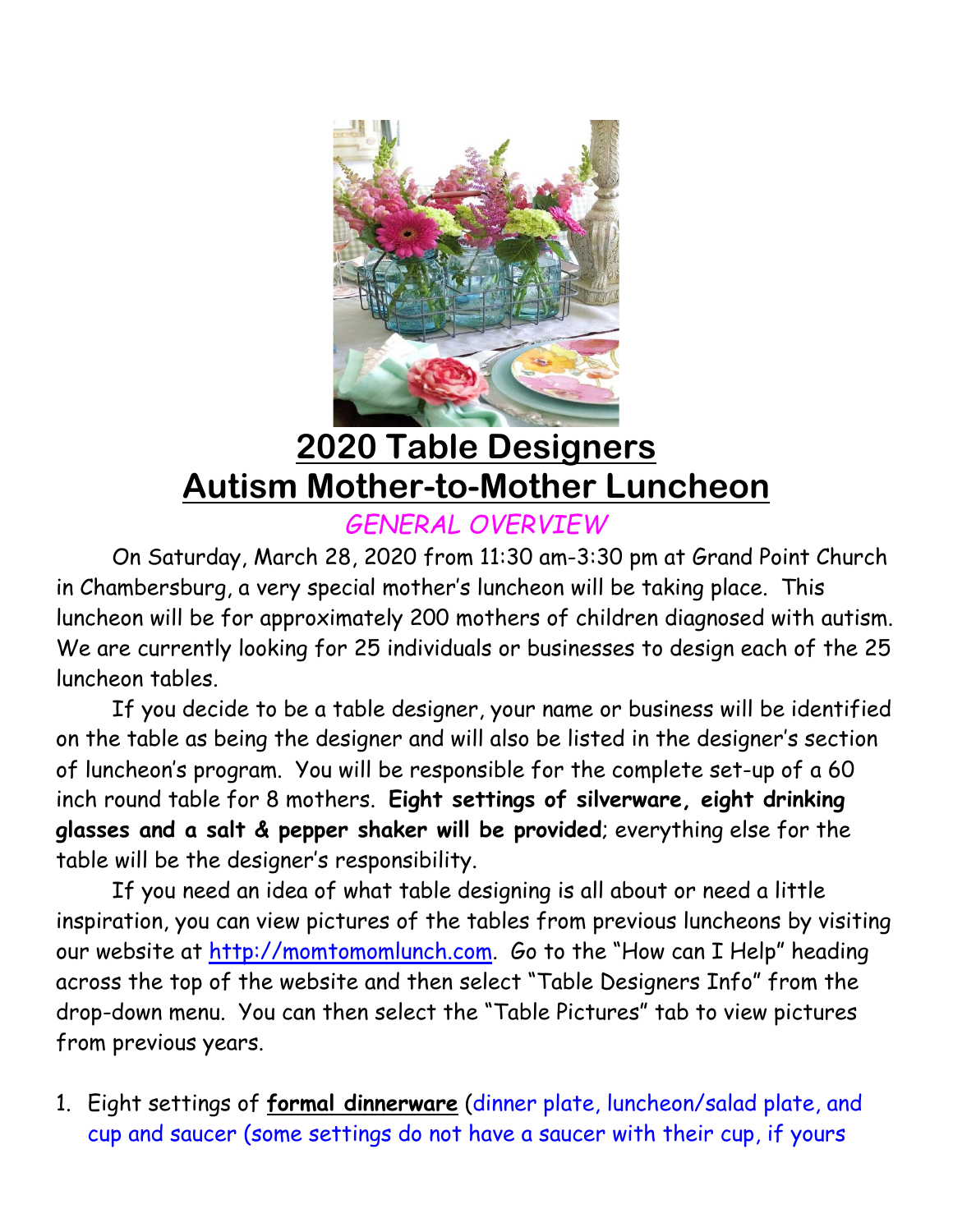does not have a saucer that is fine). The luncheon/salad plate will be used to serve dessert. **Bowls and bread and butter plates are NOT needed**.

- 2. A centerpiece for the table. The centerpiece should be something that one of the moms can cherish or use as a reminder of their special day. Some good examples of centerpieces include a vase of flowers, a potted plant, a basket or dish filled with candy, flowers or other items, etc. The centerpiece (this includes the vase/container that any flowers etc. are displayed in) will then be given as a gift to one of the mothers. So again, please make sure the centerpiece is something that may be taken home as a gift by one of the moms.
- 3. Eight Napkins. They can be cloth or the more formal paper type napkin.
- 4. Eight small favor-type items. One will be placed at each of the settings as a small take home gift for each mother.
- 5. Table Cloth for your table—the tables are 60 inches in diameter. **A 90 inch round table cloth is required, anything less detracts from the overall presentation of the table.** You can find 90-inch round table cloths in many colors on Amazon for less than \$15 or check with me as we do have some extras to share.
- 6. The theme and how you decide to decorate your table is completely up to you. **Be Creative! HAVE FUN WITH IT! The moms LOVE looking at all the tables and selecting their seat!**
- 7. Please note that the luncheon committee is not responsible for any breakage of dinnerware that might occur because of your commitment to design a table. We will do absolutely everything we can to be extremely careful with your dinnerware and will treat it with great care. However, we cannot guarantee that an accident will not happen. Please be aware that if you are agreeing to participate by designing a table you are agreeing that the committee is not responsible for any possible breakage that could occur to your dinnerware.